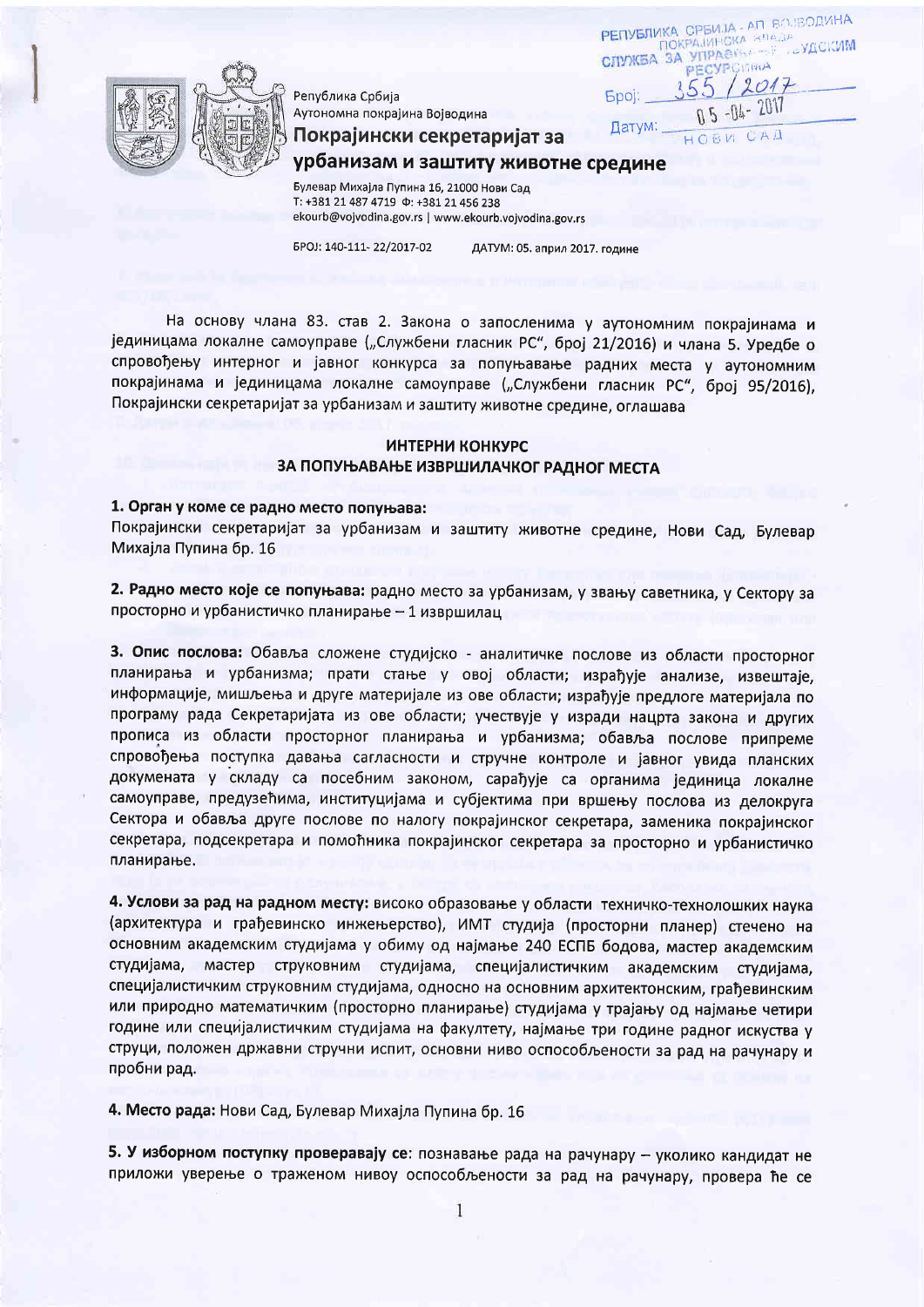извршити практичним радом на рачунару; стручна знања, односно познавање Закона о планирању и изградњи ("Службени гласник РС", бр. 72/09, 81/09, 64/10-одлука УС, 24/11, 121/12, 42/13-одлука УС, 50/13-одлука УС, 98/13-одлука УС, 132/14 и 145/14) и подзаконских аката – усмено и вештина комуникације – усмено, непосредно, кроз разговор са кандидатима.

6. Рок у коме се подносе пријаве на интерни конкурс је осам дана од када је интерни конкурс оглашен.

7. Лице које је задужено за давање обавештења о интерном конкурсу: Сања Шкиљевић, тел: 021/487-4456.

8. Адреса на коју се подноси пријава за интерни конкурс: Покрајински секретаријат за урбанизам и заштиту животне средине, Нови Сад, Булевар Михајла Пупина 16, са назнаком "за интерни конкурс за радно место за урбанизам".

9. Датум оглашавања: 06. април 2017. године.

10. Докази који се прилажу уз пријаву на интерни конкурс:

- потписана пријава са биографијом, адресом становања, е-маил адресом, бројем телефона и наводима о дасадашњем радном искуству;
- доказ о стручној спреми према условима (оригилан или оверена фотокопија дипломе којом се потврђује стручна спрема);
- доказ о положеном државном стручном испиту (оригинал или оверена фотокопија) лица са положеним правосудним испитом уместо уверења о положеном државном стручном испиту достављају доказ о положеном правосудном испиту (оригинал или оверена фотокопија);
- оригинал или оверена фотокопија доказа о најмање три године радног искуства у струци (потврда, решење и други акти којима се доказује на којим пословима, у ком периоду и са којом стручном спремом је стечено радно искуство);
- доказ о оспобљености за рад на рачунару, уколико је кандидат поседује (оригинал или оверена фотокопија);
- решење о распоређивању или решење да је службеник нераспоређен (оригинал или оверена фотокопија)
- Образац I или Образац II.

Одредбом чл. 9. ст. 3. и 4. и 103. Закона о општем управном поступку ("Службени гласник РС", број 18/2016) прописано је, између осталог, да су органи у обавези да по службеној дужности, када је то неопходно за одлучивање, у складу са законским роковима, бесплатно размењују, врше увид, обрађују и прибављају личне податке о чињеницама садржаним у службеним евиденцијама, осим ако странка изричито изјави да ће податке прибавити сама. Уколико се учесник конкурса определи да наведене доказе орган прибави по службеној дужности, дужан је да се писмено изјасни о давању сагласности да се изврши увид у његов персонални досије и да се његови лични подаци користе у сврху прикупљања наведених доказа. Изјашњење се даје у форми изјаве која се доставља уз пријаву на интерни конкурс (Образац I).

Уколико се учесник конкурса определи да ће сам прибавити наведене доказе, дужан је да се писмено о томе изјасни. Изјашњење се даје у форми изјаве која се доставља уз пријаву на интерни конкурс (Образац II).

Обрасци изјава се налазе на интернет страници Службе за управљање људским ресурсима www.ljudskiresursi.vojvodina.gov.rs.